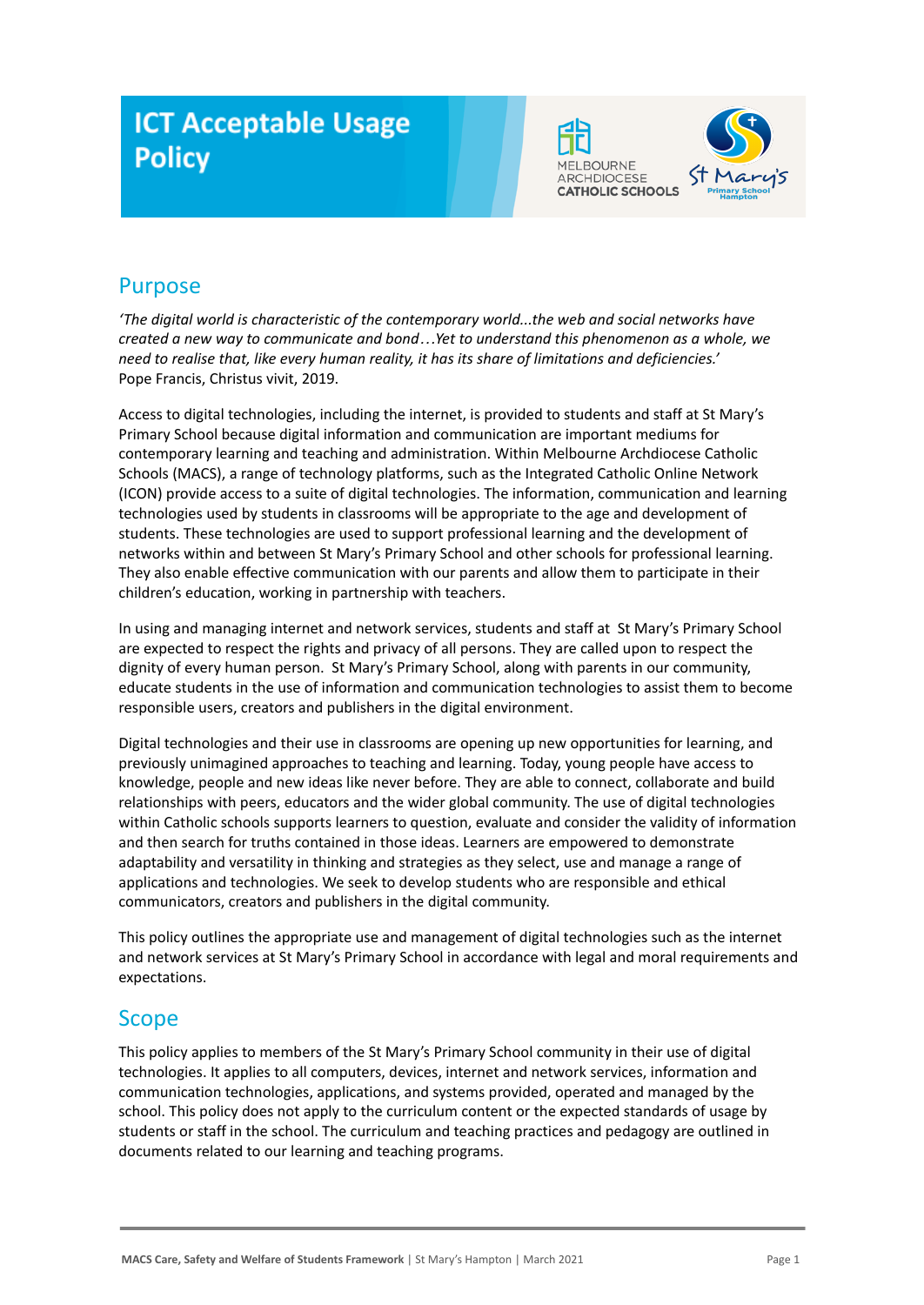## **Definitions**

**Computer** is either a desktop or portable laptop device that performs processes, calculations and operations based on instructions provided by a software or hardware program.

**Device** refers to a unit of physical hardware or equipment that provides one or more computing functions within a computer system. It can provide input to the computer, accept output or both. Typical hardware includes a computer mouse, speakers, printer and microphone.

**Email** means the system that enables users to send data over the internet using computers and mobile devices.

**ICON** means the Integrated Catholic Online Network which is used to deliver shared services for educational and administrative purposes across Catholic schools.

**Internet** means the system of interconnected networks that connects computers for data transmission and storage.

**Intranet** refers to a local system of computers enabling students and staff to communication and share information within their school community.

**Mobile devices** refers to (but is not limited to) mobile phones, PDAs and portable storage devices.

**Network services** means the facilities and resources located on and delivered via a computer-based network, including communication systems, internet and intranet services, mobile devices, electronic mail, web services, printer services, database services, back-up services, file services and network management services.

**Parents** includes parents, guardians and carers.

**Social networking** means web-based services that allow individuals to create their own online profiles and communicate with each other by voice, chat, instant message, image sharing, video conference and blogs in a virtual community.

**Staff** means salaried, voluntary and contracted persons.

**Students** means those students enrolled at St Mary's Primary School.

**Website** is an internet-based page or series of pages grouped together and managed by a person or group.

### **Principles**

The use of digital technologies within our school by staff and students at St Mary's Primary School is underpinned by the following principles and understanding:

- that digital technologies provide valuable opportunities for staff and students to collaborate, connect and create with peers, colleagues, experts and the wider community
- that online behaviour will at all times demonstrate respect for the dignity of each person in the community
- users will behave in a manner that is ethical when using the internet and network services (even for personal communication)
- the Catholic beliefs and ethos of the school, and professional expectations and standards required by teachers are demonstrated in the way the technologies are used
- inappropriate online behaviour, including cyberbullying, will not be tolerated.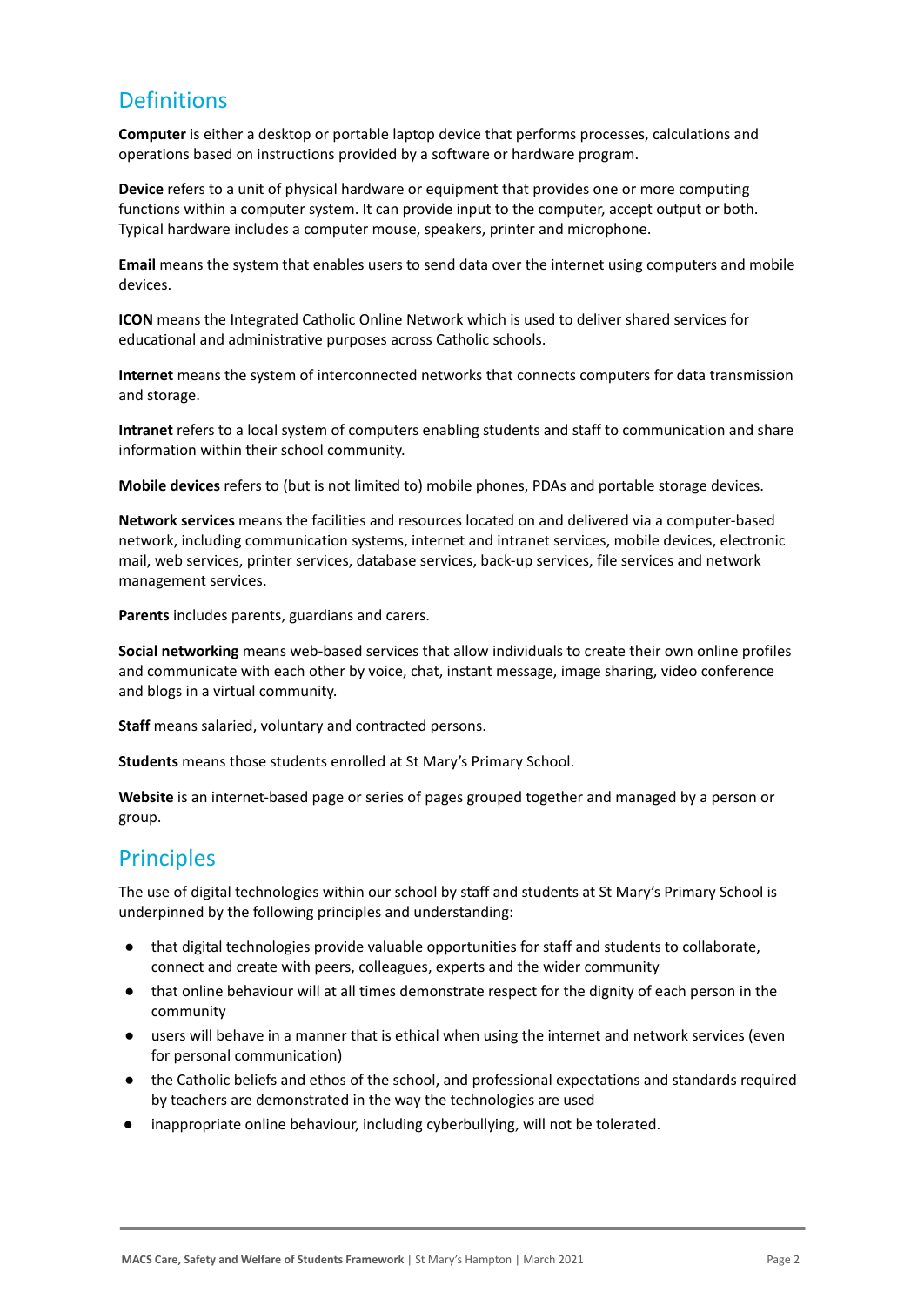## **Policy**

#### **Internet and Network Access**

Access to internet and network services are provided by MACS to staff and students of St Mary's Primary School for educational and administrative purposes. From time to time, other MACS policies and requirements in particular schools may result in restrictions.

Access rights assigned to students and staff at St Mary's Primary School will be determined by the principal and may vary as educational and administrative purposes change.

Students and staff at St Mary's Primary School may not use the internet and network services provided for commercial purposes, either offering or acquiring goods or services for personal use. The services cannot be used for political lobbying or proliferation of unnecessary communications.

#### **Expectations of users**

All students and staff at St Mary's Primary School are required to use the internet and network services in accordance with this policy. Any use of devices or services that may be questionable, offensive, and controversial or against the Catholic ethos is unacceptable. This includes personal communication with students on matters not related to curriculum or education. These standards apply whenever St Mary's Primary School equipment or communication lines are used, including use from home or other non-school location and when a private account is used.

#### **Non-compliance with this policy**

Disciplinary action may be undertaken by St Mary's Primary School against any student or staff member is who found to be inappropriately using the provided internet, network services, device or mobile device. The principal will determine the disciplinary measures to be undertaken in accordance with other policies and guidelines. These measures may be outlined in staff handbooks or the Acceptable User Agreement for students used by St Mary's Primary School.

#### **Duty of Care**

St Mary's Primary School will provide instruction to students in online personal safety issues, including inappropriate sites, stranger danger, cyberbullying and scams. St Mary's Primary School will prepare staff to deal with these issues and resources and forums to support parents.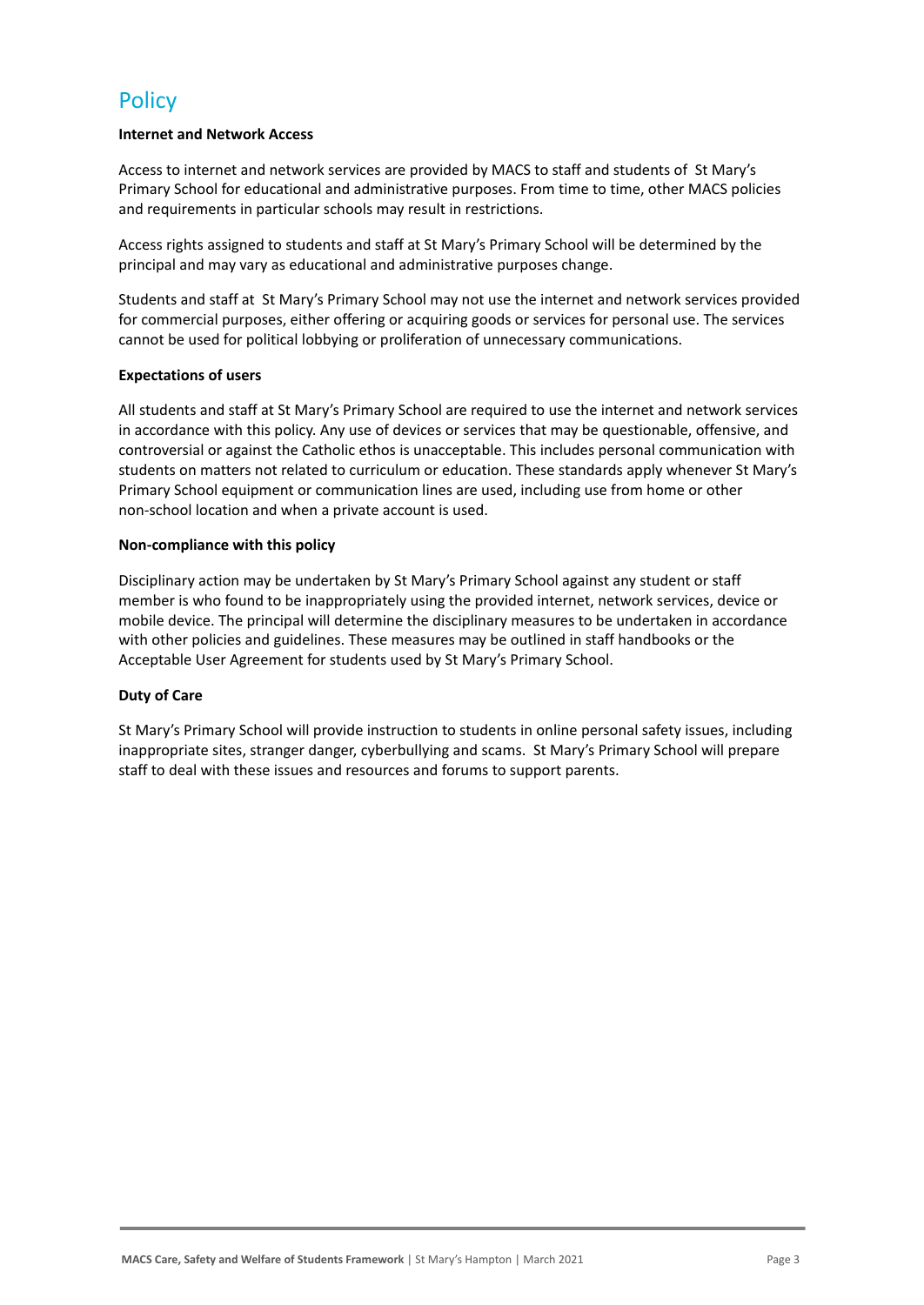### **Monitoring**

#### **Students**

Online activities may be monitored or reviewed to assess network efficiency, examine system security and to investigate alleged breaches of this policy.

#### **Staff**

An authorised person (e.g. a principal, a regional manager or other MACS staff member can monitor the use of MACS ICT resources. Server logs may also be used in an investigation of an alleged breach of this policy.

#### **Security**

To minimise risk to MACS information and communication networks from viruses and intrusions, current virus screening software is to be activated, and where appropriate, passwords are to be used by staff and students of St Mary's Primary School. Firewalls are to be maintained. The management of system protocols and configurations are the responsibility of the staff authorised by the school or MACS. Non-authorised staff and students are not permitted to have access to these levels of system management.

#### **Email**

Email service is provided for educational and administrative purposes. Staff and students at St Mary's Primary School must identify themselves appropriately by using a signature block at the bottom of the email message that includes their name, school phone number and postal address. St Mary's Primary School advises students and staff that they may be held accountable for the email they create and distribute using the network.

#### **Websites**

St Mary's Primary School may create, of have created, a website with the approval of the principal. These websites must be established and maintained in accordance with MACS policies and guidelines and relevant legislation.

#### **Social networking**

Provision of social networking for students must be related to an educational purpose. This is at the discretion of the principal.

#### **Acceptable Use Agreements – to be developed by each school**

**Drafting notes**: A student declaration outlining the conduct expected of students when using digital technologies. This should be aligned to the school's student behaviour management policy. **Acknowledgement** section for students and parents to declare their understanding of the Acceptable Usage Agreement by providing their signatures.

#### **Students**

St Mary's Primary School provides students and parents/guardians with the following:

- a copy of St Mary's Primary School Acceptable Use Agreement
- a copy of this policy.

The Acceptable Use Agreement is provided in full for consideration by all signatories. The Agreement is to be signed by the student, parent/guardian and school representative before the student is given access to, and use of, a school's internet, network services and devices.